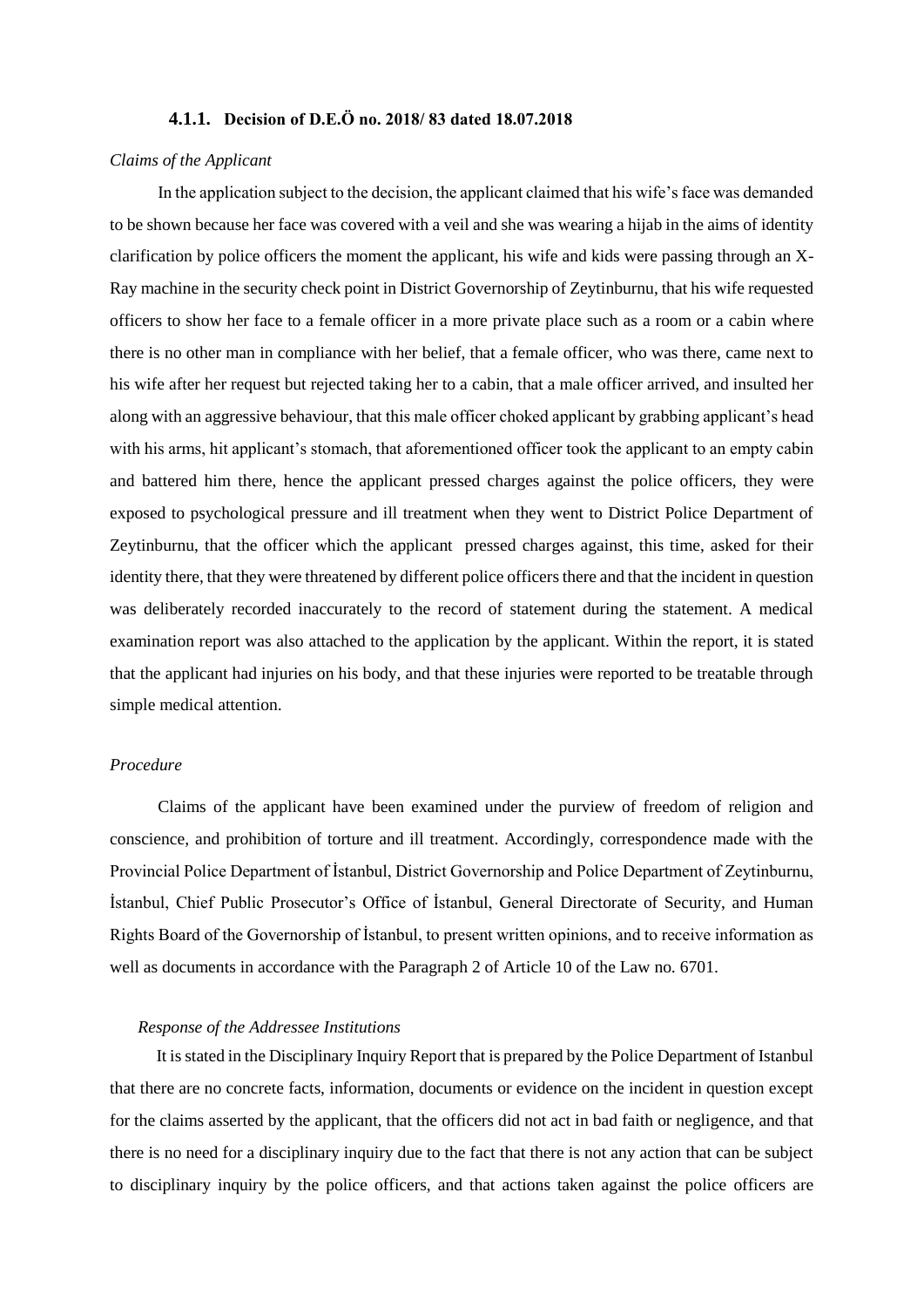considered to be cancelled. District Governorship; on the other hand, stated that there were no cabins in the entrance of the District Governorship building for checking the faces of women with veils, that such people could be taken to the officer waiting room which was 7 metres away from the security check point and where there was no one during the daytime on demand, and that the officers in the security check point of District Governorship building treated every citizen that came to the building equally, and that every citizen was taken in the building through necessary security control not to create any security weaknesses, and that there had been women with veils coming to the building before and those women had been checked by a female officer in the officer waiting room. The consequence of the interrogation related to the charges pressed has been asked to Chief Public Prosecutor's Office of Bakırköy and Office notified that it is decided against prosecution on 12/06/2018.

### *Evaluation and Decision*

Regarding the claims of the applicant on torture and ill treatment; it is stated that in reference to the judgements of Cüneyt Polat v. Turkey and Salman/Turkey of the ECHR, if all or some parts of the incident in question is within the knowledge of the authorities only, all kinds of injury that happened during custody causes presumptions of fact and, in this case, the government has the burden of proof, just like in the cases of people who are subjected to the supervision of the authorities during custody. This is explained with the sensitive situation of the detained and the officers being responsible for protecting these people. Law enforcers, who are officers using the authority of especially taking and holding in custody, are responsible for respecting and protecting the human dignity and enable people to use the human rights that all the people have, when they are fulfilling their duty.

It is stated that the prohibition of torture and ill treatment does not prohibit the use of force in some defined conditions, but this type of a force can only be used if the incident is inevitable and it should not be excessive. In an interaction that a police officer or another state agent confronting someone; if the behaviour of the person does not require such force without any doubt, use of physical force is degrading, and as a principle, it means violation of the right stated in Article 3. If the injuries happen during the supervision of the police, ECHR holds responsible the respondent State that is subject to application for the burden of proof which includes a convincing statement proving the use of force was absolutely necessary due to behaviour of the applicant and the force that was used by the officer was not excessive (Gazioğlu and Others / Turkey, 29835/05, 17/05/2011, § 43). Accordingly, it is concluded that the injuries on the applicant's body matches with his claims and the relevant institution cannot bring up any convincing statement on the incident, that video footage does not show the inside of the places that the incident is reported to happen, and according to record of the Chief Public